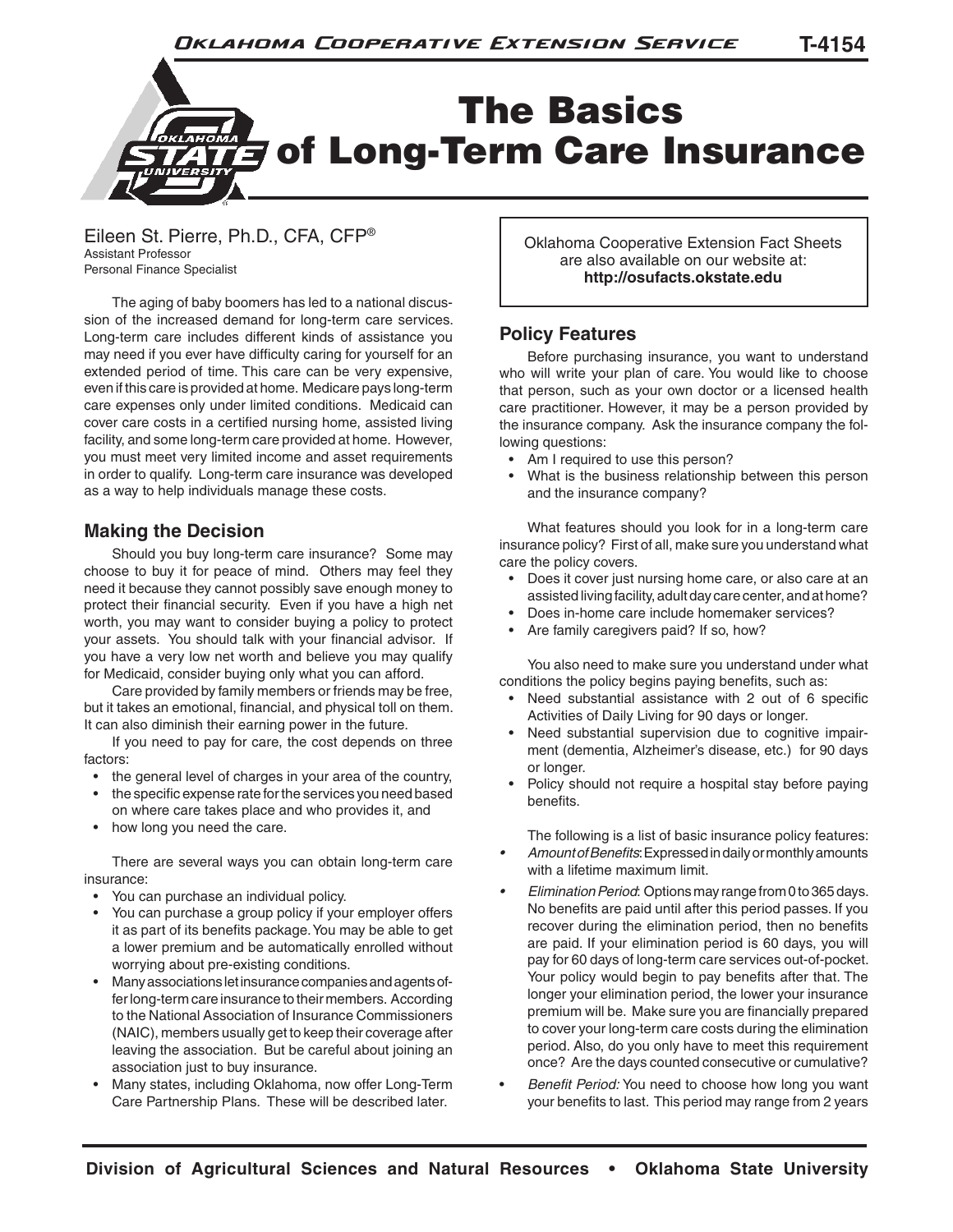to your lifetime. The longer the benefit period, the more expensive the insurance premium will be. Selecting a shorter time period can help reduce your insurance premium. The length of the benefit period is used in calculating the maximum lifetime benefit.

- *Indemnity, Reimbursement, or Going Rate*: Most policies pay on a reimbursement basis, up to policy limits. Suppose your policy will pay a benefit up to \$150 per day for long-term care in your home, but you only spend \$130. You will be reimbursed for \$130 only. The remaining \$20 goes into a "pool of money" that will extend your benefit period. If your policy pays the "going rate" for a particular service, make sure you understand how it is calculated. The amount may be less than your actual expense. If your policy pays on an indemnity basis, you would be paid the \$150 per day, no matter what you actually paid.
- *Inflation Protection*: This is an extremely important feature, especially for those who buy long-term care insurance at a young age. As health care costs rise, you want to make sure your benefits also rise over time. A common inflation rate is 5 percent per year. Inflation protection alternatives include simple inflation, compound inflation, or additional benefit purchases (most expensive option).
- *Guaranteed Renewable*: The policy must be renewed by the insurance company as long as you pay your premium.
- *Waiver of Premium*: This means that once you start receiving benefits, no further premiums are due.
- *Third-Party Notification*: If you forget to pay a premium, a person you designate will be notified.
- *Non-Forfeiture of Benefits*: If you stop paying your premiums, the policy will pay a reduced benefit for your care. This provision can add at least 10% to your premium.
- *Restoration of Benefits*: Maximum benefits are put back in place if you receive benefits for a time, and then recover for a certain period of time (typically six months) without receiving benefits.

What is not covered? For pre-existing conditions not included on the application, a waiting period applies, usually six months. There are specific exclusions such as some mental and nervous disorders, alcoholism and drug abuse, and selfinflicted injuries. Virtually all policies now cover Alzheimer's disease.

# **Making Long-Term Care Insurance Affordable**

The NAIC suggests that your insurance premium be no more than 5 percent of your income. So if you earn \$4000 per month, then you should not pay more than \$200 per month for long-term care insurance. Your premium may be raised if the insurance company finds that rates for your overall risk group need to be raised.

Here are several ways to save money when buying longterm care insurance:

- Don't procrastinate! The younger you are, the less likely you will be declined for the policy and the lower your insurance premiums.
- A longer elimination period reduces the premium, but be sure to compare your potential savings to the inflated

costs you will have to cover during that period.

- Consider buying a policy that will pay most, but not all, of the average nursing home costs in your area. The more you are willing to pay out-of-pocket, the lower your insurance premium. Again, compare your potential savings to future inflated costs.
- Some life insurance companies are starting to offer longterm care benefits as a rider on existing life insurance policies for an additional premium. Check with your life insurance company to see if it offers this. These life insurance policies generally do not offer the same level of coverage.
- If you are married and your spouse also wants long-term care insurance, consider buying a "shared" policy. The policy will pay when either one of you needs care and can pay for both, if necessary, up to its benefit limits.
- Shop around! You may not collect benefits for decades to come. Look for companies that have been around for a while and are financially stable. A.M.Best, Standard & Poor's and Moody's Investor Service all rate insurance companies. Look for companies with A++ and A+ ratings (considered superior). Make sure the insurance company gives you an outline of coverage. This will allow you to compare costs and benefits with other companies.

### **State Partnership Plans**

Remember, long-term care is only covered by Medicare under limited conditions and not at all by private health insurance. Medicaid is a joint federal and state insurance program. As the demand for nursing home care rises, states are developing programs to help control Medicaid costs.

The Long-Term Care Partnership Program is a publicprivate partnership between states and private insurance companies designed to reduce Medicaid expenditures by delaying or eliminating the need for some people to rely on Medicaid to pay for long-term care services. Oklahoma has long-term care partnership policies available to our residents.

The foundation of these policies is a provision called asset protection, which allows you to keep some of your assets, but still qualify for Medicaid to cover your long-term care costs. You must still meet the income and asset limitation requirement for SoonerCare. Here is how this works for the Oklahoma Partnership for Long-Term Care:

If you have \$100,000 in assets, and purchase a \$100,000 Oklahoma Long-Term Care (OLTC) Partnership policy, you may be eligible for SoonerCare (Oklahoma Medicaid), while exempting \$100,000 in assets from the asset limit. The more insurance you purchase, the more assets are disregarded when determining your Medicaid eligibility. SoonerCare would step in after you have used up all of your insurance policy benefits. These are tax-qualified plans. This means that your benefits are not taxed and that your insurance premiums are tax-deductible up to a limit.

According to the Oklahoma Health Care Authority in 2013, SoonerCare covered 67.3 percent of the cost of nursing home care in Oklahoma. It is in the state's best interests to do all it can to help lower Medicaid expenditures.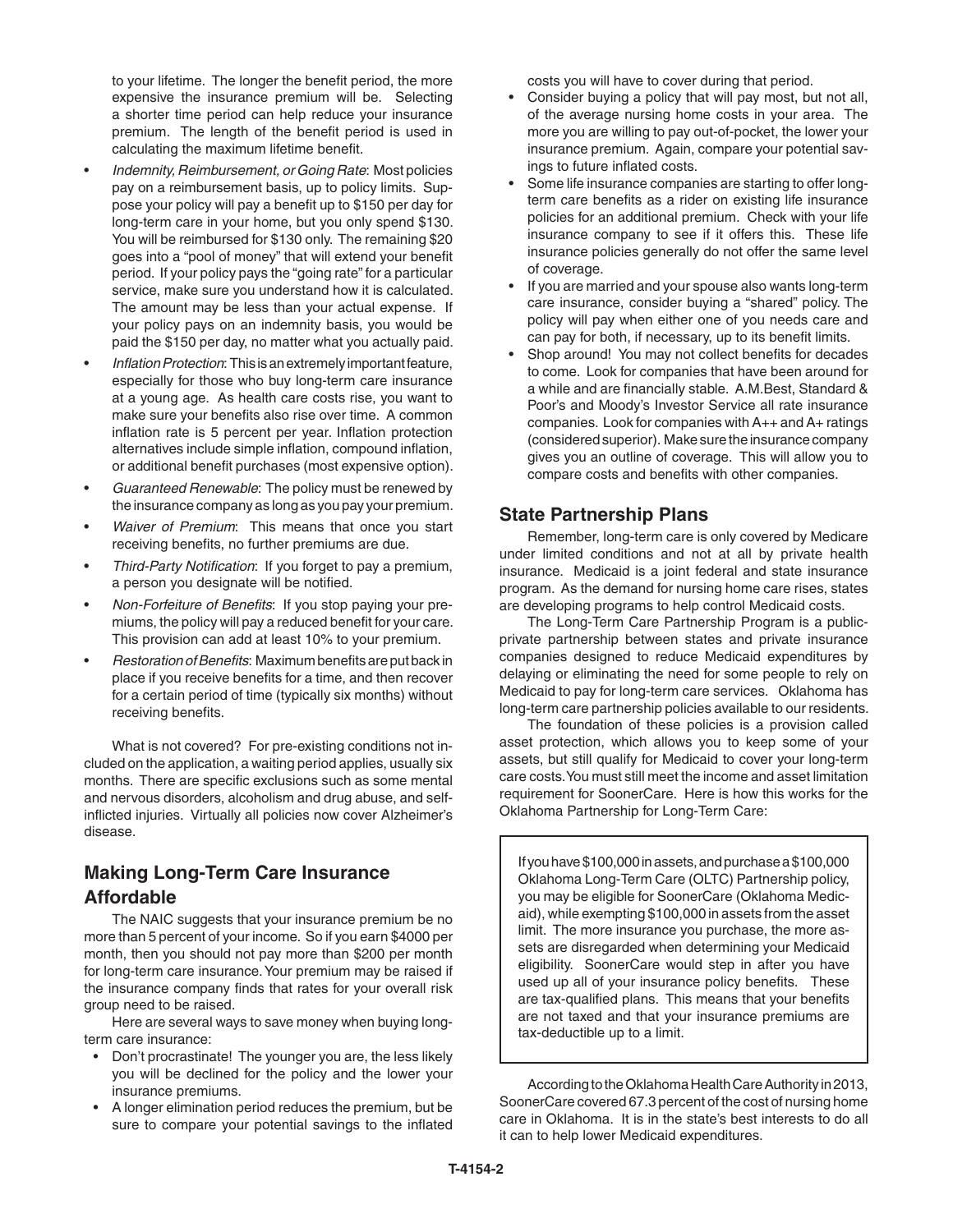Insurance agents who sell OLTC Partnership policies have to complete a one-time, 8-hour long-term care insurance (LTCI) course. They also have to complete 4 hours of LTCI continuing education every two years.

If you already have a long-term care insurance policy, you may be able to exchange it for an OLTC Partnership policy as long as the policy meets the core requirements for an OLTC Partnership policy. It is the decision of the insurer to offer the exchange.

For more information about the Oklahoma Long-Term Care Partnership Plan, call them at (405) 522-7904 or visit their website at http://www.okltcpartnership.org. For questions regarding specific long-term care insurance policies, call the Oklahoma Insurance Department at 1-800-522-0071 (in-state only) or (405) 521-2828, or visit their website at http://www. ok.gov/oid. If you would like to speak with someone regarding SoonerCare or have general questions about Medicaid, contact the Oklahoma Health Care Authority at (405) 522-7300 or visit their website at http://www.okhca.org.

#### **Summary**

No matter how hard you try, you cannot avoid getting older. There are lifestyle changes you can make now to keep

yourself healthy and reduce the need for long-term care. But it is important that you have a financial plan in place to pay for long-term care. High medical costs at the end of your life will certainly affect both you and your family, especially if they are your primary caregivers. Considering long-term care insurance may give you and your family peace of mind about the future.

#### **Helpful Websites**

- 1. American Association of Retired Persons: http://www. aarp.org
- 2. Insurance Information Institute: http://www.iii.org
- 3. National Association of Insurance Commissioners: http:// www.naic.org
- 4. Oklahoma Health Care Authority: http://www.okhca.org
- 5. Oklahoma Insurance Department: http://www.ok.gov/oid
- 6. Oklahoma Long-Term Partnership Plan: http://www. okltcpartnership.org
- 7. U.S. Department of Health and Human Services National Clearinghouse for Long-Term Care Information: http://www.longtermcare.gov